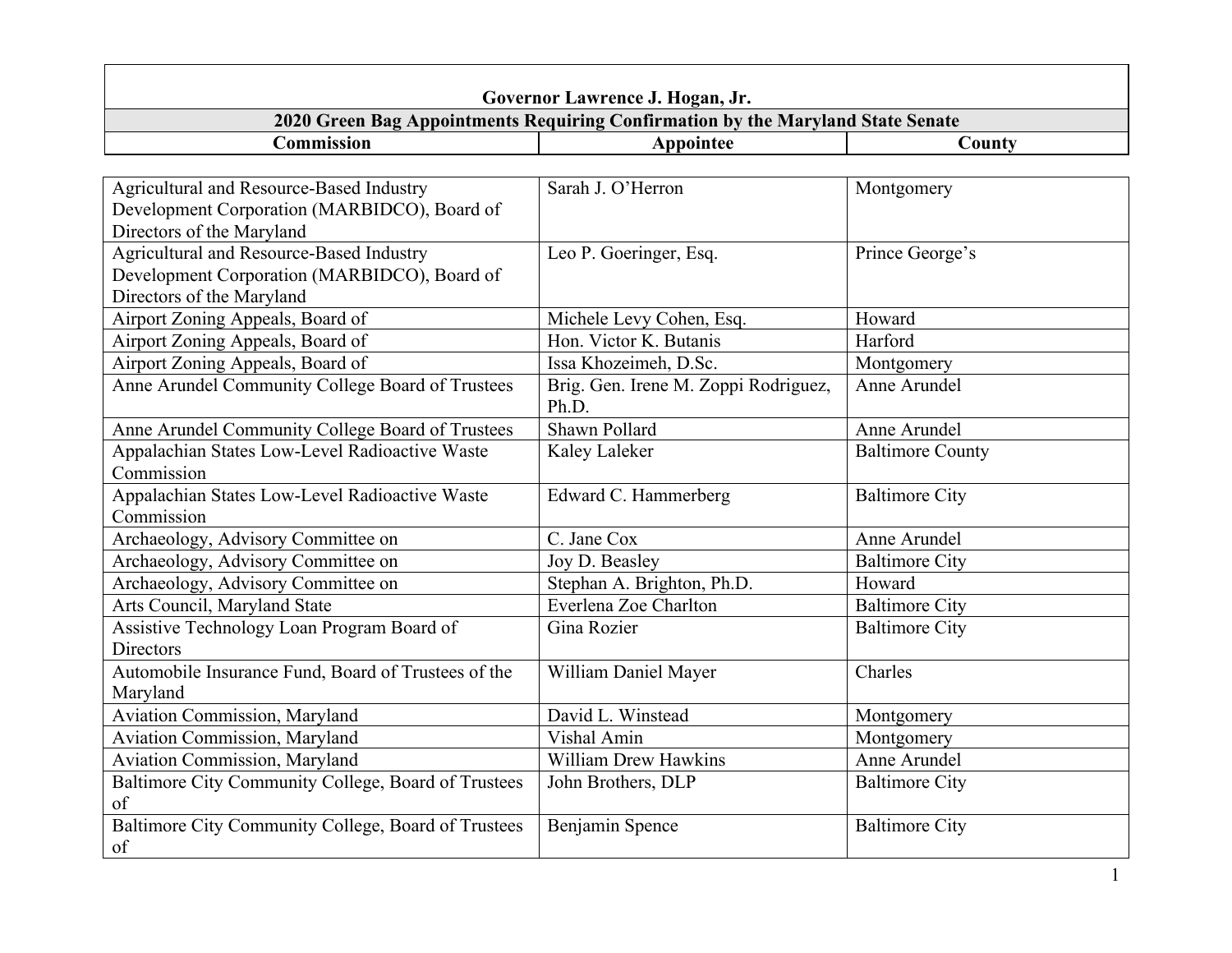| Governor Lawrence J. Hogan, Jr.                     |                                                                                 |                         |
|-----------------------------------------------------|---------------------------------------------------------------------------------|-------------------------|
|                                                     | 2020 Green Bag Appointments Requiring Confirmation by the Maryland State Senate |                         |
| <b>Commission</b>                                   | Appointee                                                                       | County                  |
|                                                     |                                                                                 |                         |
| Baltimore County, Community College Trustees for    | Paulette G. Hammond                                                             | <b>Baltimore County</b> |
| Baltimore County, Community College Trustees for    | Richard A. Scheper                                                              | <b>Baltimore County</b> |
| Baltimore County, Community College Trustees for    | Lora M. Jackson                                                                 | <b>Baltimore County</b> |
| Baltimore County, Community College Trustees for    | Mary Margaret O'Hare                                                            | <b>Baltimore County</b> |
| Baltimore County, Community College Trustees for    | Kimberly Carl                                                                   | <b>Baltimore County</b> |
| Canal Place Preservation and Development Authority  | Janice Keene                                                                    | Allegany                |
| Carroll Community College Board of Trustees         | Sherri-Le W. Bream                                                              | Carroll                 |
| Chesapeake Employers' Insurance Company, Board for  | Jason M. Schupp                                                                 | Frederick               |
| the                                                 |                                                                                 |                         |
| Chiropractic Examiners, State Board of              | Ella E. Pantazis, D.C.                                                          | Anne Arundel            |
| Civil Rights, Commission on                         | Jeffrey T. Rosen, Esq.                                                          | Montgomery              |
| Civil Rights, Commission on                         | Janssen Evelyn, Esq.                                                            | Howard                  |
| Clean Energy Center, Board of Directors of the      | Brittney R. Powell, Esq.                                                        | Prince George's         |
| Maryland                                            |                                                                                 |                         |
| Clean Energy Center, Board of Directors of the      | Samuel I. Williams, Ph.D.                                                       | Prince George's         |
| Maryland                                            |                                                                                 |                         |
| <b>Consumer Council</b>                             | Stephanie L. Baker                                                              | <b>Baltimore County</b> |
| <b>Consumer Council</b>                             | Angie P. Barnett                                                                | <b>Baltimore City</b>   |
| <b>Consumer Council</b>                             | Venkat A.R. Subramanian                                                         | Prince George's         |
| Contract Appeals, Maryland State Board of           | Bethamy N. Beam, Esq.                                                           | Frederick               |
| Deaf and Hard of Hearing, Maryland Advisory Council | Alena Troxel                                                                    | <b>Baltimore City</b>   |
| on the                                              |                                                                                 |                         |
| Deaf and Hard of Hearing, Maryland Advisory Council | Veronica L. Davila Steele                                                       | Prince George's         |
| on the                                              |                                                                                 |                         |
| Deaf and Hard of Hearing, Maryland Advisory Council | Norma Moran                                                                     | Prince George's         |
| on the                                              |                                                                                 |                         |
| Dental Examiners, State Board of                    | Edwin L. Morris, D.D.S.                                                         | <b>Baltimore County</b> |
| Dental Examiners, State Board of                    | Patricia E. Higgins, D.D.S.                                                     | Caroline                |
| Dental Examiners, State Board of                    | Arpana S. Verma, D.D.S.                                                         | Montgomery              |
| Dental Examiners, State Board of                    | Louis G. DePaola, D.D.S.                                                        | Howard                  |
| Dental Examiners, State Board of                    | Robert R. Windsor, D.D.S.                                                       | <b>Baltimore City</b>   |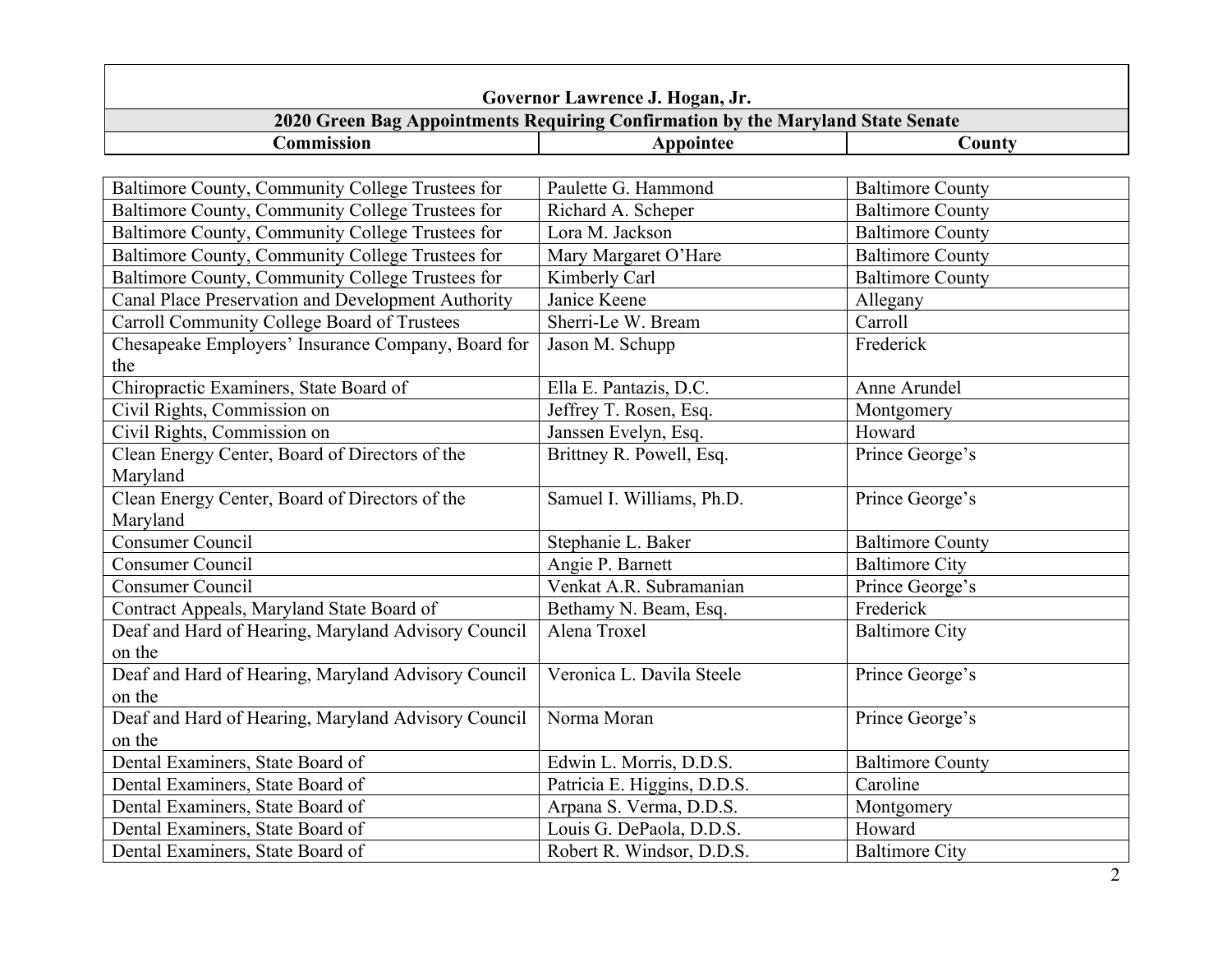| Governor Lawrence J. Hogan, Jr.                                                       |                                                                                 |                         |
|---------------------------------------------------------------------------------------|---------------------------------------------------------------------------------|-------------------------|
|                                                                                       | 2020 Green Bag Appointments Requiring Confirmation by the Maryland State Senate |                         |
| Commission                                                                            | Appointee                                                                       | County                  |
|                                                                                       |                                                                                 |                         |
| Dental Examiners, State Board of                                                      | Jane L. Phillips                                                                | Talbot                  |
| Dental Examiners, State Board of                                                      | Stefan N. Miller                                                                | <b>Baltimore County</b> |
| Dietetic Practice, State Board of                                                     | Linnet A. Nyce                                                                  | <b>Baltimore County</b> |
| Dietetic Practice, State Board of                                                     | Linda Lee Paren                                                                 | Anne Arundel            |
| Dietetic Practice, State Board of                                                     | Chimene Castor, Ed.D.                                                           | Howard                  |
| District Court of Maryland – District 4 – Calvert,<br>Charles and St. Mary's Counties | Hon. Karen Christy Holt Chesser                                                 | St. Mary's              |
| District Court of Maryland – District 7 – Anne Arundel<br>County                      | Hon. Thomas V. Miller, III                                                      | Anne Arundel            |
| Economic Development Corporation (MEDCO) Board<br>of Directors, Maryland              | James Hinebaugh, Jr.                                                            | Garrett                 |
| Economic Development Corporation (MEDCO) Board<br>of Directors, Maryland              | Mary Ann Marbury                                                                | Anne Arundel            |
| Economic Development Corporation (MEDCO) Board<br>of Directors, Maryland              | Warren C. Williams                                                              | Montgomery              |
| Economic Development Corporation (MEDCO) Board<br>of Directors, Maryland              | Jessica R. Underwood, Esq.                                                      | Frederick               |
| Economic Development Corporation (MEDCO) Board<br>of Directors, Maryland              | Harry Shasho                                                                    | Charles                 |
| Economic Development Corporation (MEDCO) Board<br>of Directors, Maryland              | Tehma H. Smith Wilson, Esq.                                                     | <b>Baltimore City</b>   |
| Economic Development Corporation (MEDCO) Board<br>of Directors, Maryland              | Scott E. Dorsey                                                                 | <b>Baltimore County</b> |
| Education, State Board of                                                             | Susan J. Getty, Ed.D.                                                           | Carroll                 |
| Education, State Board of                                                             | Shawn D. Bartley, Esq.                                                          | Montgomery              |
| Education, State Board of                                                             | David M. Steiner, Ph.D.                                                         | <b>Baltimore City</b>   |
| Education, State Board of                                                             | Rachel L. McCusker                                                              | Carroll                 |
| Education, State Board of                                                             | Lori Morrow                                                                     | Prince George's         |
| Elections, State Board of                                                             | Malcolm L. Funn                                                                 | Calvert                 |
| <b>Emergency Number Systems Board</b>                                                 | Anna L. Sierra                                                                  | Talbot                  |
| Environmental Health Specialists, State Board of                                      | Matthew N. Cumers                                                               | Calvert                 |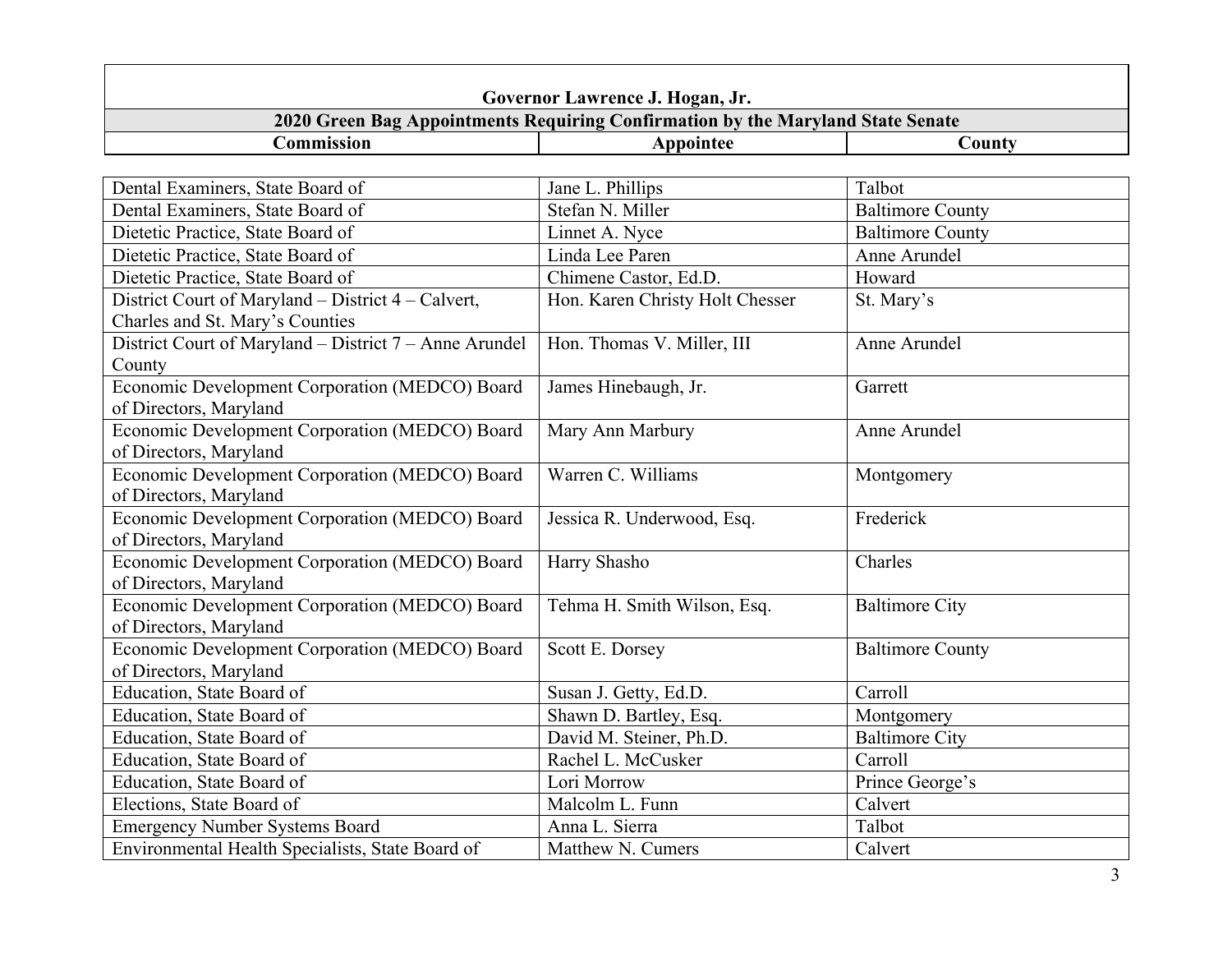| Governor Lawrence J. Hogan, Jr.                                                 |                             |                         |
|---------------------------------------------------------------------------------|-----------------------------|-------------------------|
| 2020 Green Bag Appointments Requiring Confirmation by the Maryland State Senate |                             |                         |
| Commission                                                                      | Appointee                   | County                  |
|                                                                                 |                             |                         |
| Environmental Health Specialists, State Board of                                | Erin K. Kelly               | <b>Baltimore County</b> |
| Environmental Health Specialists, State Board of                                | Donald E. Braman            | Montgomery              |
| Environmental Service, Maryland                                                 | William B.C. Addison, Jr.   | Prince George's         |
| Environmental Service, Maryland                                                 | Morgan G. Hall, Jr.         | <b>Baltimore City</b>   |
| Food Center Authority, Maryland                                                 | Ryan C. Phillips            | Anne Arundel            |
| Foresters, State Board of                                                       | Anthony H. DiPaolo          | Worcester               |
| Foresters, State Board of                                                       | Gail Jill Rhyne-Grey        | Anne Arundel            |
| Garrett College Board of Trustees                                               | Madeleine Collins           | Garrett                 |
| Hagerstown College Board of Trustees                                            | Austin S. Abraham           | Washington              |
| Health Care Commission, Maryland                                                | Marcus Li Wang              | <b>Baltimore County</b> |
| Health Care Commission, Maryland                                                | Jason C. McCarthy, Pharm.D. | Prince George's         |
| Health Care Commission, Maryland                                                | Randolph S. Sergent, Esq.   | Howard                  |
| Health Care Commission, Maryland                                                | Andrew N. Pollak, M.D.      | <b>Baltimore County</b> |
| Health Care Commission, Maryland                                                | Arun Bhandari, M.D.         | Anne Arundel            |
| Health Resources Commission, Maryland Community                                 | Maulik S. Joshi, Dr.Ph.     | Washington              |
| Health Resources Commission, Maryland Community                                 | Carol M. Masden             | Dorchester              |
| Health Resources Commission, Maryland Community                                 | Karen-Ann Lichtenstein      | Anne Arundel            |
| Heritage Areas Authority, Maryland                                              | Natalie K. Chabot           | Dorchester              |
| Heritage Areas Authority, Maryland                                              | Robert D. Campbell          | Montgomery              |
| Higher Education Commission, Maryland                                           | Charles McDaniels, Jr.      | <b>Baltimore County</b> |
| Higher Education Commission, Maryland                                           | James B. Sellinger, Sr.     | <b>Baltimore County</b> |
| Higher Education Commission, Maryland                                           | <b>Andrew Smarick</b>       | Oueen Anne's            |
| Higher Education Commission, Maryland                                           | Mary Pat Seurkamp, Ph.D.    | <b>Baltimore County</b> |
| Historical Trust Board of Trustees, Maryland                                    | Jeffrey P. Buchheit         | Harford                 |
| Historical Trust Board of Trustees, Maryland                                    | J. Rodney Little            | Anne Arundel            |
| Historical Trust Board of Trustees, Maryland                                    | Franklin A. Robinson, Jr.   | Charles                 |
| Historical Trust Board of Trustees, Maryland                                    | Barbara J. Paca, Ph.D.      | Talbot                  |
| Historical Trust Board of Trustees, Maryland                                    | Laura D. Mears              | Worcester               |
| Infants and Toddlers, Interagency Coordinating                                  | Anna R. Benshoof, Esq.      | <b>Baltimore City</b>   |
| Council for                                                                     |                             |                         |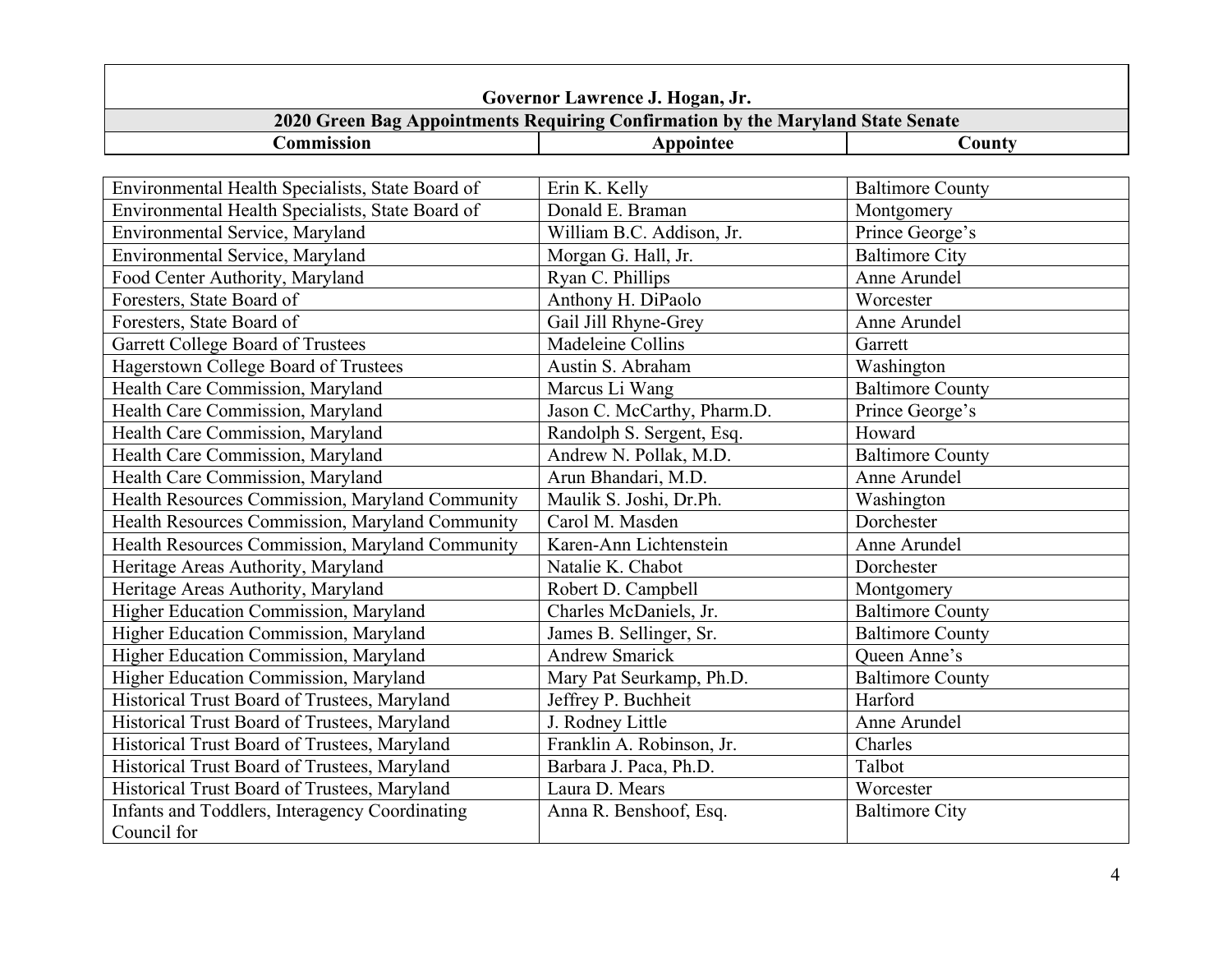| Governor Lawrence J. Hogan, Jr.                               |                                                                                 |                         |
|---------------------------------------------------------------|---------------------------------------------------------------------------------|-------------------------|
|                                                               | 2020 Green Bag Appointments Requiring Confirmation by the Maryland State Senate |                         |
| Commission                                                    | Appointee                                                                       | County                  |
|                                                               |                                                                                 |                         |
| Infants and Toddlers, Interagency Coordinating<br>Council for | Peaches A. Wilson                                                               | Montgomery              |
| Infants and Toddlers, Interagency Coordinating                | FloJean Speck                                                                   | Montgomery              |
| Council for                                                   |                                                                                 |                         |
| Infants and Toddlers, Interagency Coordinating                | Cynthia Bouchard                                                                | Anne Arundel            |
| Council for                                                   |                                                                                 |                         |
| <b>Infants and Toddlers, Interagency Coordinating</b>         | Elizabeth W. Hall                                                               | <b>Baltimore City</b>   |
| Council for                                                   |                                                                                 |                         |
| Interior Designers, State Board of Certified                  | Cheryl P. Duvall                                                                | Anne Arundel            |
| Interior Designers, State Board of Certified                  | <b>Suzanne Frasier</b>                                                          | <b>Baltimore City</b>   |
| Judicial Disabilities, Commission on                          | Richard A. Tabuteau, Esq.                                                       | <b>Baltimore County</b> |
| Landscape Architects, Board of Examiners of                   | David H. O'Dell                                                                 | <b>Baltimore County</b> |
| Landscape Architects, Board of Examiners of                   | Grace E. Fielder                                                                | Montgomery              |
| Land Surveyors, State Board for Professional                  | <b>Tammy Rollins</b>                                                            | <b>Baltimore County</b> |
| Land Surveyors, State Board for Professional                  | John Vernon Mettee, III                                                         | Harford                 |
| Land Surveyors, State Board for Professional                  | Jeanne L. Nebre                                                                 | <b>Baltimore County</b> |
| Lottery and Gaming Control Commission, State                  | James J. Stakem                                                                 | Allegany                |
| Massage Therapy Examiners, State Board of                     | Eric S. Newdom                                                                  | Frederick               |
| Massage Therapy Examiners, State Board of                     | Caitlin M. Thompson                                                             | <b>Baltimore City</b>   |
| Montgomery College Board of Trustees                          | Gloria Aparicio Blackwell                                                       | Montgomery              |
| Nursing, State Board of                                       | <b>Audrey Cassidy</b>                                                           | <b>Baltimore County</b> |
| Parole Commission, Maryland                                   | Robyn E. Lyles                                                                  | <b>Baltimore County</b> |
| <b>Patuxent River Commission</b>                              | Mary G. Dolan                                                                   | Montgomery              |
| <b>Patuxent River Commission</b>                              | Jason S. Van Kirk                                                               | Howard                  |
| <b>Patuxent River Commission</b>                              | William G. Hubbard, Ph.D.                                                       | Anne Arundel            |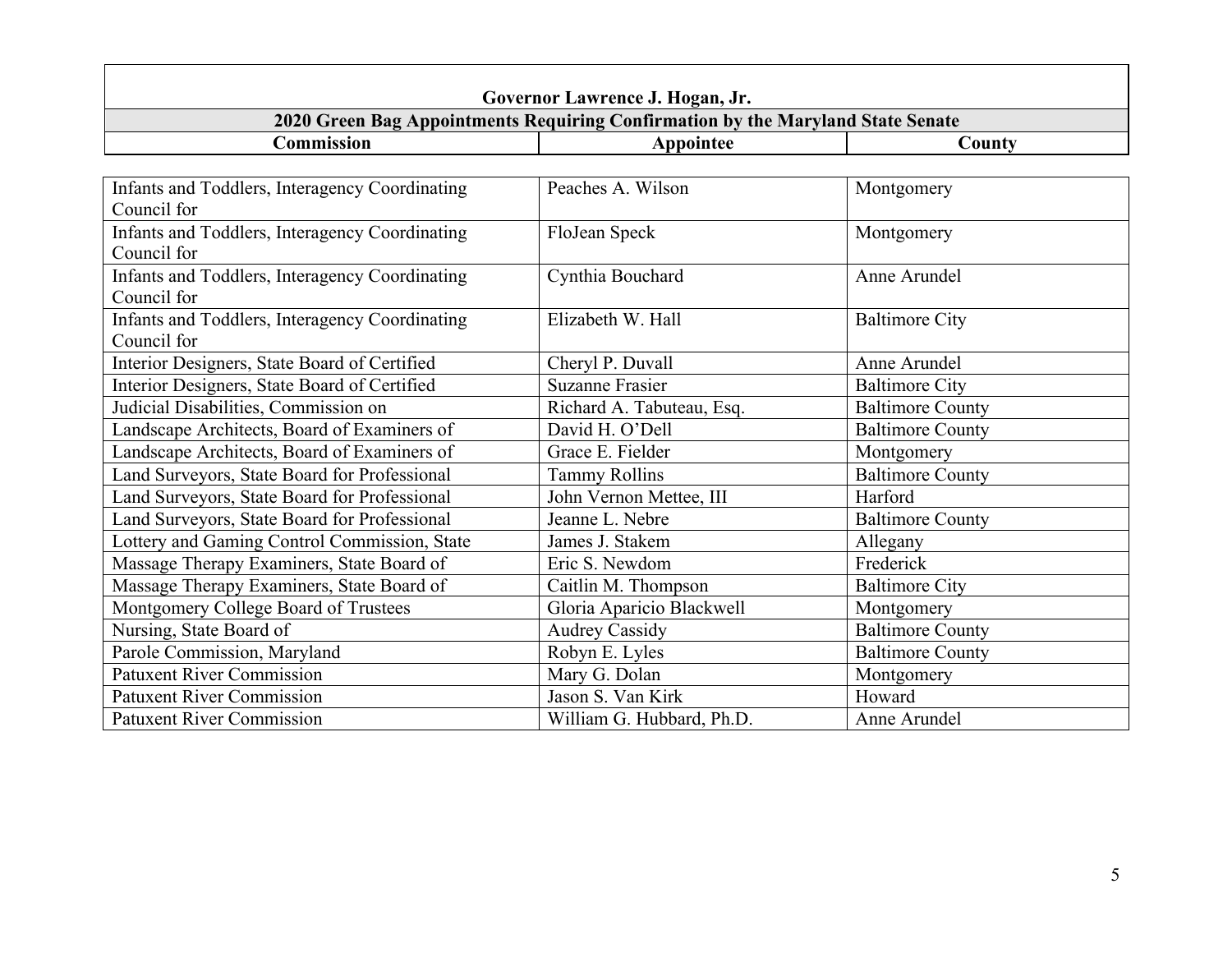|            | Governor Lawrence J. Hogan, Jr.                                                 |        |
|------------|---------------------------------------------------------------------------------|--------|
|            | 2020 Green Bag Appointments Requiring Confirmation by the Maryland State Senate |        |
| Commission | Appointee                                                                       | Countv |

| Pharmacy, State Board of                              | Margaret Glascoe Geigher      | <b>Baltimore County</b> |
|-------------------------------------------------------|-------------------------------|-------------------------|
| Physical Therapy Examiners, State Board of            | James Connors, D.Min.         | Charles                 |
| Physicians, State Board of                            | Lisa Ann Burgess, M.D.        | <b>Baltimore County</b> |
| Physicians, State Board of                            | Jon S. Frank                  | Calvert                 |
| Physicians, State Board of                            | Alvin L. Helfenbein, Jr.      | Queen Anne's            |
| Physicians, State Board of                            | Matthew T. Wallace, M.D.      | <b>Baltimore County</b> |
| Physicians, State Board of                            | Marie-Albert Boursiquot, M.D. | Howard                  |
| Port Commission, Maryland                             | David M. Richardson           | Harford                 |
| Port Commission, Maryland                             | Rev. John A. Lunn, Sr.        | <b>Baltimore County</b> |
| Psychologists, State Board of                         | Raj Razdan                    | <b>Baltimore County</b> |
| Psychologists, State Board of                         | Reginald Nettles, Ph.D.       | Howard                  |
| Psychologists, State Board of                         | Samantha H. Rukert, Psy.D.    | Montgomery              |
| Psychologists, State Board of                         | Stephen F. Bono, Ph.D.        | <b>Baltimore City</b>   |
| Public-Private Partnership Marketing Corporation,     | Stuart C. Page                | Nonresident             |
| Maryland                                              |                               |                         |
| <b>Public Service Commission</b>                      | Michael T. Richard            | Prince George's         |
| Racing Commission, State                              | Hon. Michael John Algeo       | Montgomery              |
| Real Estate Appraisers, Appraisal Management          | James C. Smith, III           | Prince George's         |
| Companies and Home Inspectors, State Commission of    |                               |                         |
| Real Estate Appraisers, Appraisal Management          | Henry R. Hergenroeder, Jr.    | <b>Baltimore County</b> |
| Companies and Home Inspectors, State Commission of    |                               |                         |
| Real Estate Commission, State                         | Kambon R. Williams, Esq.      | <b>Baltimore County</b> |
| Retirement and Pension Systems, Board of Trustees for | Thomas M. Brandt, Jr.         | Anne Arundel            |
| the Maryland State                                    |                               |                         |
| Retirement and Pension Systems, Board of Trustees for | Michael J. Stafford, Jr.      | <b>Baltimore County</b> |
| the Maryland State                                    |                               |                         |
| Retirement and Pension Systems, Board of Trustees for | David B. Hamilton, Esq.       | <b>Baltimore County</b> |
| the Maryland State                                    |                               |                         |
| St. Mary's College of Maryland, Board of Trustees of  | Nicolas T. Abrams             | <b>Baltimore City</b>   |
| St. Mary's College of Maryland, Board of Trustees of  | Emmet Davitt, Esq.            | <b>Baltimore County</b> |